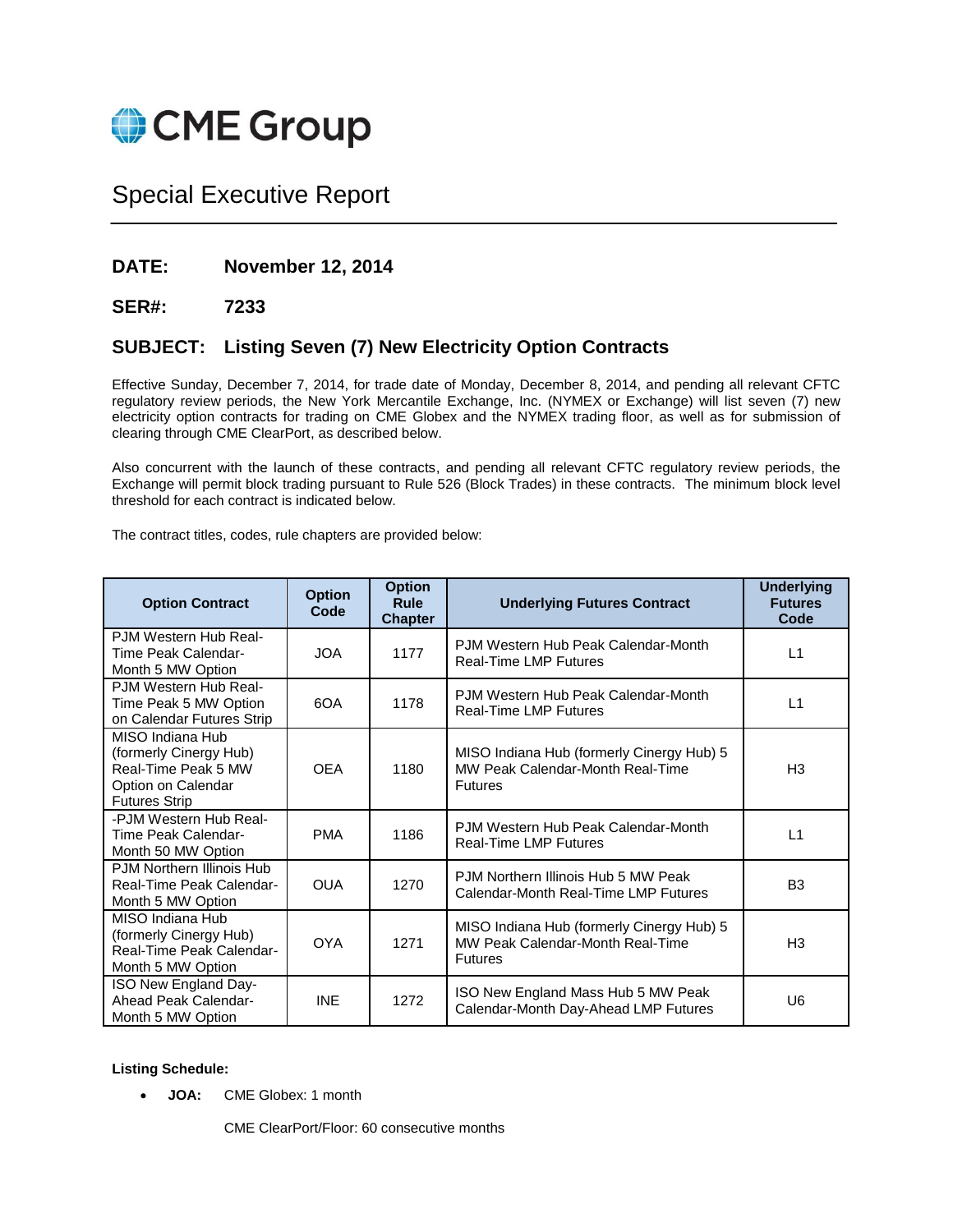The number of listed contract months will be determined on a rolling basis beginning with January 2015.

 **6OA:** Three one-year strips (January contracts). Add a new strip when the nearby December contract of the underlier expires.

> The number of listed contract months will be determined on a rolling basis beginning with January 2015.

 **OEA:** CME Globex: One one-year strip (January contract). Add a new strip when the nearby December contract of the underlier expires.

> CME ClearPort/Floor: Five one-year strip (January contracts). Add a new strip when the nearby December contract of the underlier expires.

> The number of listed contract months will be determined on a rolling basis beginning with January 2015.

**PMA:** CME Globex: 18 consecutive months

CME ClearPort/Floor: Current year plus the next five calendar years. A new calendar year will be added following the termination of trading in the December contract of the current year.

The number of listed contract months will be determined on a rolling basis beginning with January 2015.

**OUA and INE:** CME Globex: 1 month

CME ClearPort/Floor: Current year plus the next four calendar years. A new calendar year will be added following the termination of trading in the December contract of the current year.

**OYA:** CME Globex: 1 month

CME ClearPort/Floor: Current year plus the next five calendar years. A new calendar year will be added following the termination of trading in the December contract of the current year.

#### **First Listed Contract Month:**

- **JOA:** June 2016
- **6OA and OEA:** January 2016
- **PMA:** January 2017
- **OUA, OYA, and INE:** January 2015

**Option Type:**

**6OA and OEA:** European style option

**JOA, PMA, OUA, OYA, and INE:** American style option

**Contract Size:**

- **JOA, 6O, OEA, OUA, OYA, and INE:** The unit of trading shall be 80 megawatt hours (MWh).
- **PMA:** The unit of trading shall be 800 MWh.

**Minimum Price Fluctuation:** The minimum fluctuation shall be \$0.01 per MWh.

**Value Per Tick:**

- **JOA, 6O, OEA, OUA, OYA, and INE:** \$0.80
- **PMA:** \$8.00

**Strike Prices:** Dynamic strike price generation in increments of \$0.50 per MWh.

**Last Trading Day:**

 **JO, PMA, OUA, OYA, and INE:** The contract shall expire on the second to last business day of the calendar month immediately preceding the contract month.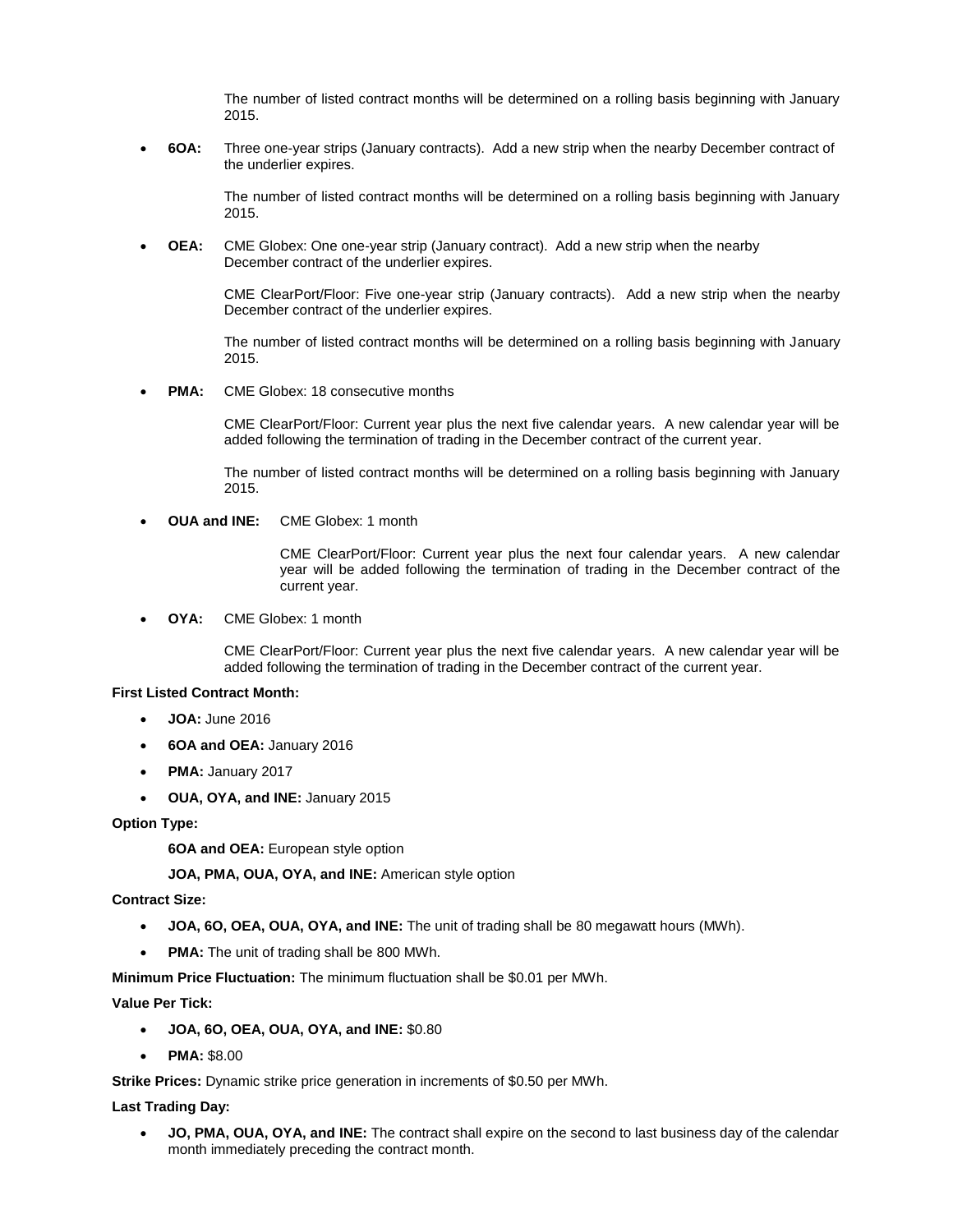**6O and OEA:** The contract shall expire on the on the second to last Friday of the month prior to the first underlying futures contract. If the second to last Friday is an Exchange holiday, expiration will occur on the business day immediately preceding that day.

### **Minimum Block Levels:**

- **JOA:** 85
- **6OA:** 1
- **OEA:** 5
- **PMA:** 19
- **OUA and INE:** 95
- **OYA:** 76

## **Trading Hours:**

- **Open Outcry:** Monday Friday 9:00 a.m. 2:30 p.m. (8:00 a.m. 1:30 p.m. Central Time/CT).
- **CME Globex and CME ClearPort Trading Hours:** Sunday Friday 6:00 p.m. 5:15 p.m. (5:00 p.m. 4:15 p.m. CT) with a 45-minute break each day beginning at 5:15 p.m. (4:15 p.m. CT).

#### **Fee Schedules:**

| <b>Exchange Fees for JOA</b> |               |                       |                   |               |
|------------------------------|---------------|-----------------------|-------------------|---------------|
|                              | <b>Member</b> | <b>Cross Division</b> | <b>Non-Member</b> | $\mathsf{HP}$ |
| <b>Pit</b>                   | 0.35          | 0.37                  | 0.40              |               |
| <b>Globex</b>                | 0.35          | 0.37                  | 0.40              | 0.385         |
| <b>ClearPort</b>             | 0.35          |                       | 0.40              |               |
| <b>Agency Cross</b>          | 0.35          |                       | 0.40              |               |

| <b>Other Processing Fees</b> |               |                         |  |  |
|------------------------------|---------------|-------------------------|--|--|
|                              | House<br>Acct | <b>Customer</b><br>Acct |  |  |
| <b>Options E/A Notice</b>    | 0.12          | 0.12                    |  |  |

| <b>Additional Fees and Surcharges</b> |      |  |
|---------------------------------------|------|--|
| <b>Facilitation Desk Fee</b>          | 0.02 |  |

#### **For new underlying futures**

|                         | <b>Member</b> | Non-Member |
|-------------------------|---------------|------------|
| <b>Futures from E/A</b> | 0.105         | ∩ 1つ       |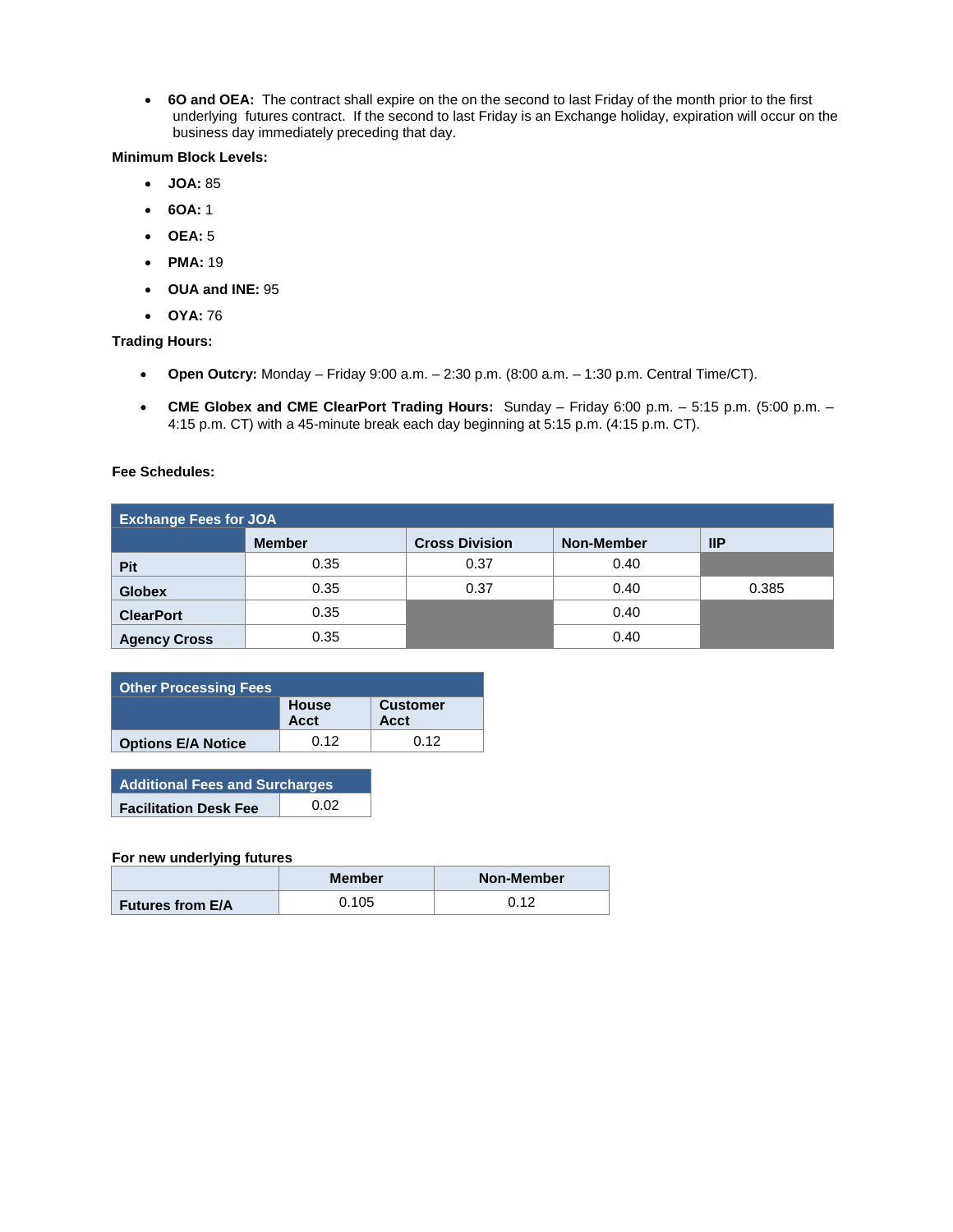| <b>Exchange Fees for PMA</b> |               |                       |            |               |
|------------------------------|---------------|-----------------------|------------|---------------|
|                              | <b>Member</b> | <b>Cross Division</b> | Non-Member | $\mathsf{HP}$ |
| <b>Pit</b>                   | 3.50          | 3.70                  | 4.00       |               |
| <b>Globex</b>                | 3.50          | 3.70                  | 4.00       | 3.85          |
| <b>ClearPort</b>             | 3.50          |                       | 4.00       |               |
| <b>Agency Cross</b>          | 3.50          |                       | 4.00       |               |

| Other Processing Fees     |                      |                         |
|---------------------------|----------------------|-------------------------|
|                           | House<br><b>Acct</b> | <b>Customer</b><br>Acct |
| <b>Options E/A Notice</b> | 0.40                 | 0.85                    |

**Additional Fees and Surcharges Facilitation Desk Fee** 0.20

# **For new underlying futures**

|                         | <b>Member</b> | Non-Member |
|-------------------------|---------------|------------|
| <b>Futures from E/A</b> | 0.105         | ດ 4 ລ      |

| <b>Exchange Fees for 6OA and OEA</b> |               |                       |            |            |
|--------------------------------------|---------------|-----------------------|------------|------------|
|                                      | <b>Member</b> | <b>Cross Division</b> | Non-Member | <b>IIP</b> |
| <b>Pit</b>                           | 42.00         | 45.00                 | 48.00      |            |
| <b>Globex</b>                        | 42.00         | 45.00                 | 48.00      | 46.20      |
| <b>ClearPort</b>                     | 42.00         |                       | 48.00      |            |
| <b>Agency Cross</b>                  | 42.00         |                       | 48.00      |            |

| <b>Other Processing Fees</b> |               |                         |  |  |
|------------------------------|---------------|-------------------------|--|--|
|                              | House<br>Acct | <b>Customer</b><br>Acct |  |  |
| <b>Options E/A Notice</b>    | 0.40          | 0.85                    |  |  |

| <b>Additional Fees and Surcharges</b> |      |  |
|---------------------------------------|------|--|
| <b>Facilitation Desk Fee</b>          | 1.00 |  |

## **For new underlying futures**

|                         | Member | <b>Non-Member</b> |
|-------------------------|--------|-------------------|
| <b>Futures from E/A</b> | 0.105  | 0.12              |